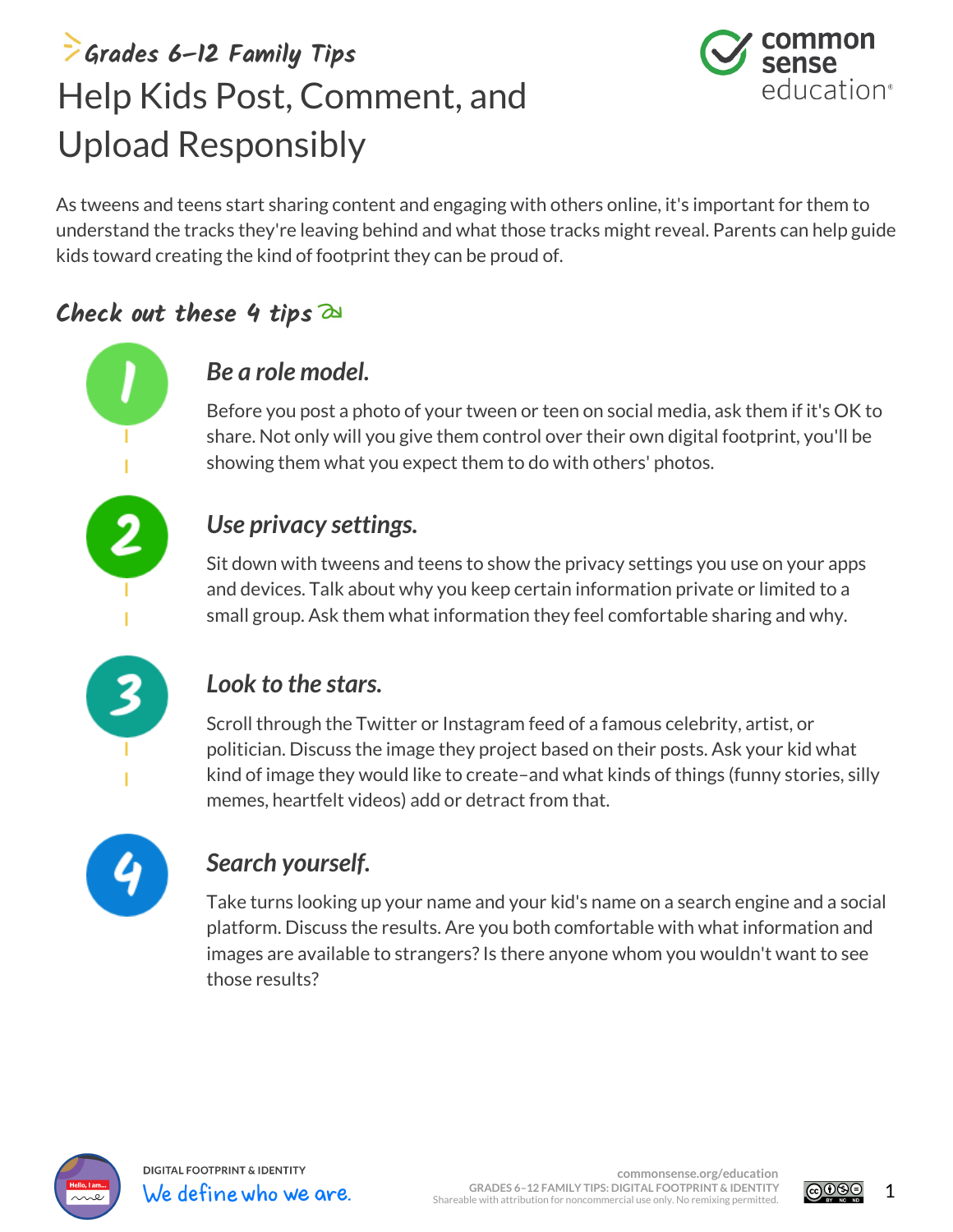# **What Parents Need to Know About Social Media and Anxiety**

Learn to recognize the warning signs of an anxiety disorder and help your kid keep social media use healthy and productive. By [Caroline Knorr](https://www.commonsensemedia.org/users/caroline-knorr/bio)

From cyberbullying to FOMO to cruel comments, social media can be a land mine for kids. Issues we parents never had to worry about, such as an intimate photo texted to the entire school or Instagram videos of a birthday party we weren't invited to, are now a risk for many tweens and teens. With kids' digital well-being a concern, researchers are exploring potential links between social media and **[the rise in](https://www.nbcnews.com/news/us-news/social-media-contributing-rising-teen-suicide-rate-n812426)  [teen suicide rates](https://www.nbcnews.com/news/us-news/social-media-contributing-rising-teen-suicide-rate-n812426)**, **tech addiction**, **and loss of real[life social skills](https://www.nbcnews.com/news/us-news/social-media-contributing-rising-teen-suicide-rate-n812426)**. And many parents are wondering: Is social media causing my kid to have anxiety?



It's an important question—and one that makes for **[compelling headlines](https://www.theatlantic.com/magazine/archive/2017/09/has-the-smartphone-destroyed-a-generation/534198/)** for worried parents. While it's **[too](https://www.psycom.net/social-media-teen-mental-health)  [early to say with certainty](https://www.psycom.net/social-media-teen-mental-health)** (this is, after all, the first generation of "digital natives"), the reality is somewhat nuanced. Some **[research](https://www.ncbi.nlm.nih.gov/pubmed/29093037)** has observed a relationship between social media use and anxiety in kids, but it's difficult to know if and when social media is causing anxiety or whether kids who are anxious are turning to social media as a way to soothe themselves or seek support. How kids use social media matters, too: **[Social](https://www.ncbi.nlm.nih.gov/pubmed/25899879)  [comparison and feedback-seeking behaviors](https://www.ncbi.nlm.nih.gov/pubmed/25899879)** have been associated with depressive symptoms, which often co-occur with anxiety.

Of course, it's common for kids to feel anxious sometimes. But there's a big difference between occasional anxiety and an anxiety disorder that requires professional care. If your kid is overly self-conscious, has uncontrollable and unrealistic anxiety, is unable to make it go away, and avoids things, you may want to seek help. (Learn more about **[anxiety in kids at the Child Mind Institute](https://childmind.org/topics/concerns/anxiety/)**.) For these kids, social media may act as a trigger for—though not the root cause of—their anxious feelings. There are also kids, who, for a variety of reasons, may be more sensitive to the anxiety-producing effects of social media. For example, kids with social anxiety disorder may **[prefer online interactions](https://www.semanticscholar.org/paper/Loneliness%2C-social-support%2C-and-preference-for-the-Leung/a1aa70d4c19130df1abea69e307ccbed8c236b71)** over face-to-face interactions. Bottom line: You may not know the impact of social media on your kid until issues surface.

Unfortunately, simply cutting off social media isn't necessarily the answer. It's such a huge part of many kids' lives that not having access to social media could take a toll. In fact, **[being connected to friends through social](https://www.commonsensemedia.org/blog/5-reasons-you-dont-need-to-worry-about-kids-and-social-media)  [media may counterbalance some of its negative effects](https://www.commonsensemedia.org/blog/5-reasons-you-dont-need-to-worry-about-kids-and-social-media)**.

Without conclusive research to back up claims that social media causes anxiety—and some evidence to show it's beneficial—it's up to you to keep tabs on how your kid's doing. Though it adds an extra layer to your